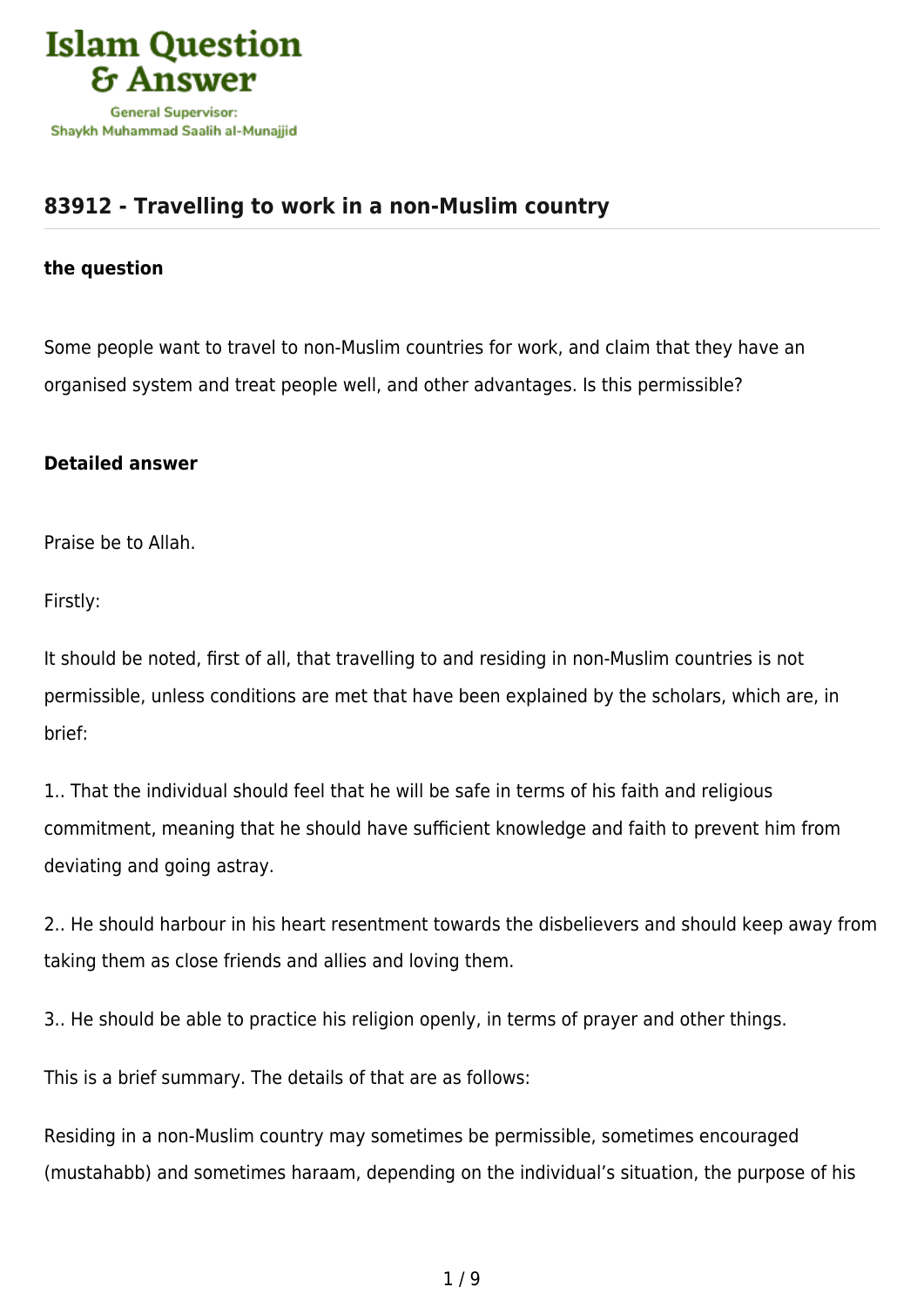

residing there, and the extent to which he is able to practice his religion openly. We have discussed this in answers several times, but here we will quote for you a detailed discussion by Shaykh Ibn 'Uthaymeen (may Allah have mercy on him), who said, covering this issue from all angles:

The shaykh (may Allah have mercy on him) said:

With regard to residing in the lands of the disbelievers, it poses a great danger to the Muslim's religious commitment, morals, conduct and etiquette. We and others have seen immense deviation on the part of those who lived in those countries, then they returned different from when they went. They have come back as evildoers, and some of them have come back having apostatized from their religion, disbelieving in it and in all religions. We seek refuge with Allah. Some of them reject religion entirely, and mock the faith and its people, both the earlier and later generations. Hence it is essential, rather it is a must, to guard against that and set out some conditions and guidelines which will protect one from ruin and destruction.

There are two essential conditions that must be met before residing in a non-Muslim country:

The first condition is that the individual should be secure in terms of his faith and religious commitment, meaning that he should have sufficient knowledge, faith and strong resolve to guarantee that he will remain steadfast in his religion and will beware of deviating and going astray. He should harbour in his heart resentment towards the disbelievers, and should keep away from taking them as close friends and allies, and loving them, because taking them as close friends and allies and loving them are things that are contrary to faith. Allah, may He be exalted, says (interpretation of the meaning):

"You will not find a people who believe in Allah and the Last Day having affection for those who oppose Allah and His Messenger, even if they were their fathers or their sons or their brothers or their kindred" [al-Mujaadilah 58:22]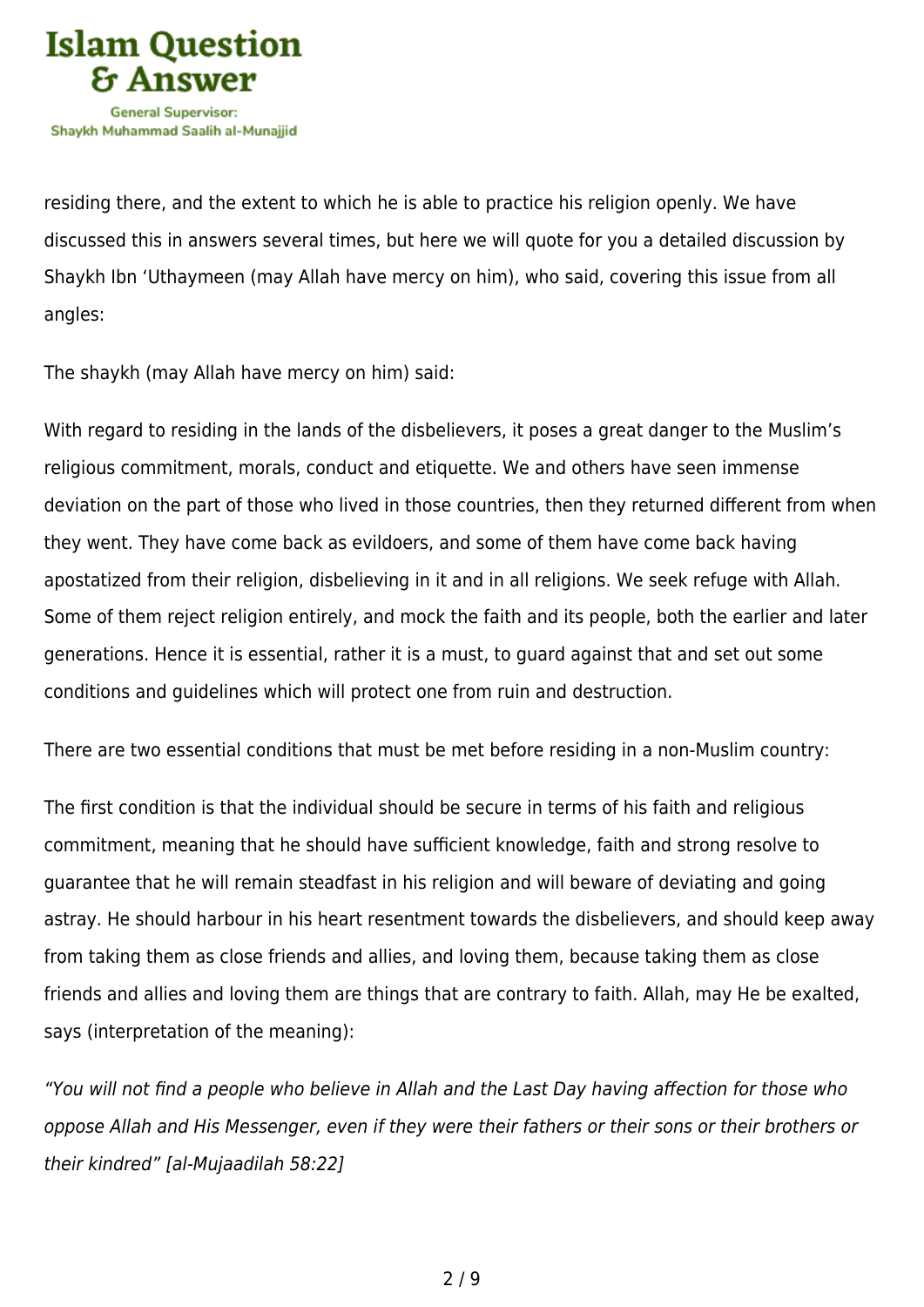

"O you who have believed, do not take the Jews and the Christians as allies. They are [in fact] allies of one another. And whoever is an ally to them among you - then indeed, he is [one] of them. Indeed, Allah guides not the wrongdoing people.

So you see those in whose hearts is disease hastening into [association with] them, saying, 'We are afraid a misfortune may strike us.' But perhaps Allah will bring conquest or a decision from Him, and they will become, over what they have been concealing within themselves, regretful" [al-Maa'idah 5:51-52].

It is proven in as-Saheeh that the Prophet (blessings and peace of Allah be upon him) said: "Whoever loves a people is one of them" and "A man will be with those he loves."

Loving the enemies of Allah is one of the greatest dangers to a Muslim, because loving them implies agreeing with them and following them, or at the very least not denouncing them. Hence the Prophet (blessings and peace of Allah be upon him) said: "Whoever loves a people is one of them."

The second condition is that he should be able to practice his religion openly, meaning that he can perform the rituals of Islam without any impediment. So there should be nothing to prevent him from establishing prayer, Jumu'ah and prayers in congregation, if there are others with him who pray in congregation and establish Jumu'ah prayer; and he should not be prevented from giving zakaah, fasting, performing Hajj and other rituals and symbols of Islam. If he will not be able to do that, then it is not permissible for him to reside there, because in that case it becomes obligatory to migrate (hijrah) from that place.

It says in al-Mughni (8/457), in a discussion listing the categories of people with regard to migration (hijrah): The first category is those for whom migration is obligatory. This refers to those who are able to migrate, and are not able to practice their religion openly or establish the obligatory duties of Islam whilst residing among the disbelievers. In this case, migration becomes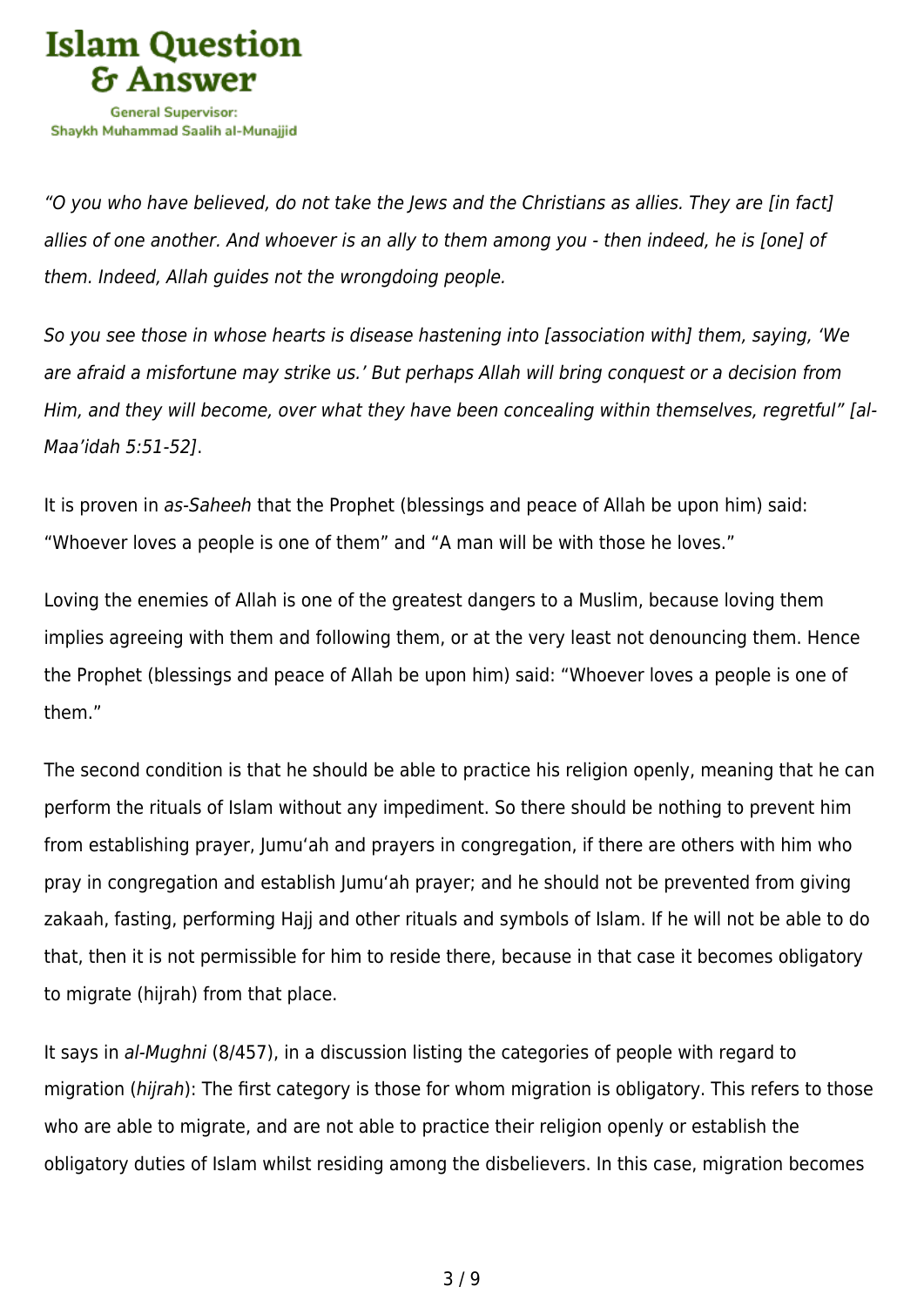

obligatory, because Allah, may He be exalted, says (interpretation of the meaning):

"Indeed, those whom the angels take [in death] while wronging themselves - [the angels] will say, 'In what [condition] were you?' They will say, 'We were oppressed in the land.' The angels will say, 'Was not the earth of Allah spacious [enough] for you to emigrate therein?' For those, their refuge is Hell - and evil it is as a destination" [an-Nisa' 4:97].

This is a stern warning, which indicates that migrating is obligatory in that case. Moreover, establishing the obligatory duties of Islam is obligatory for the one who is able to do that, and migrating is essential to fulfilling that obligation and completing it; whatever is essential to carrying out an obligation is also obligatory. End Quote.

If these two conditions are met, then residing in the land of disbelief may be divided into several categories:

The first category is residing there for the purpose of calling people to Islam and promoting it. This is a type of jihad, and it is a communal obligation for those who are able to do it, on condition that da'wah is possible, and that there is nothing to prevent it or prevent people from responding to it, because calling people to Islam is one of the obligatory duties of the religion, and it is the way of the Messengers. The Prophet (blessings and peace of Allah be upon him) enjoined conveying the message from him in every time and place, as he (blessings and peace of Allah be upon him) said: "Convey from me, even if it is one verse."

The second category is those who go there to study the lives of the disbelievers and find out about their corrupted beliefs, false ways of worship, lack of morals and anarchic behaviour, so that they can warn the people against being deceived by them, and explain to their admirers the reality of their condition. In this case, residing there is also a kind of jihad, because of what it leads to of warning against disbelief and its people, which implicitly promotes Islam and its teachings, because the corruption of disbelief is indicative of the soundness of Islam, as it is said: Things are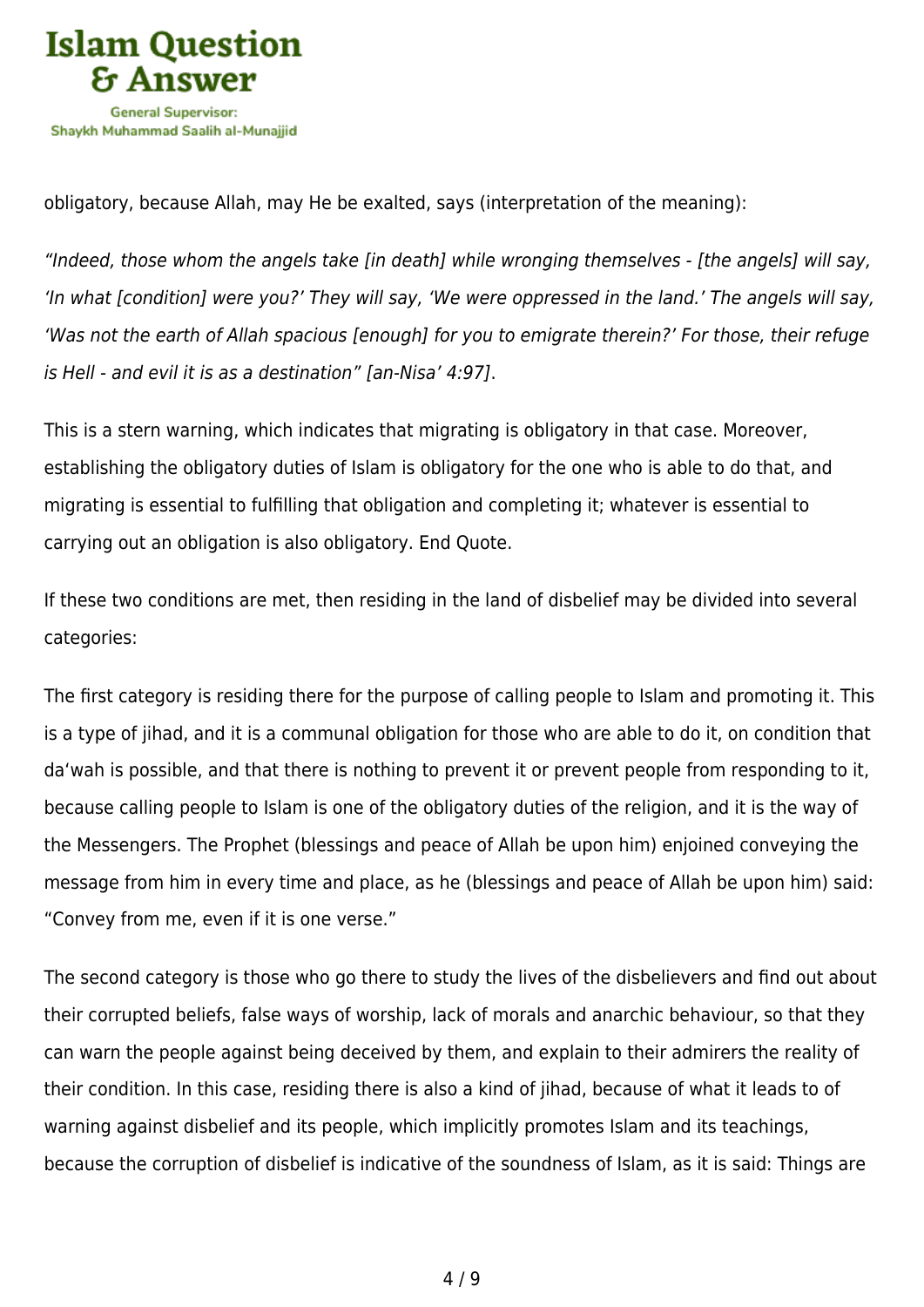

Shavkh Muhammad Saalih al-Munaiiid

known by their opposites. But that is provided that he will be able to achieve what he wants to achieve without that resulting in a greater evil. Therefore if what he wants to achieve is not possible, such as if he is prevented from publishing and spreading information about their ways, and warning against it, then there is no point in his staying there. If he can achieve his aim but it will lead to greater evil, such as if they react to his efforts by reviling Islam, the Messenger of Islam and the leading scholars of Islam, then he must refrain from doing that, because Allah, may He be exalted, says (interpretation of the meaning):

"And do not insult those they invoke other than Allah, lest they insult Allah in enmity without knowledge. Thus We have made pleasing to every community their deeds. Then to their Lord is their return, and He will inform them about what they used to do" [al-An'aam 6:108].

Similar to that is one who stays in a non-Muslim country to spy for the Muslims, and find out about the disbelievers' plots against the Muslims, so that he can warn the Muslims about them, as the Prophet (blessings and peace of Allah be upon him) sent Hudhayfah ibn al-Yamaan to the polytheists during the Battle of al-Khandaq to find out about them.

The third category is those who reside there to serve the Muslim state and organize its relationships with the non-Muslim state, such as employees of embassies. The ruling on that is the same as the ruling on the purpose for which it is done. So the cultural attaché, for example, takes care of the affairs of students, keeps an eye on them and urges them to adhere to Islam and its morals and manners. By residing there, he serves a great purpose and wards off a great deal of evil.

The fourth category is those who reside there for permissible personal reasons, such as trade or medical treatment. In this case, it is permissible to remain there for as long as necessary. The scholars (may Allah have mercy on them) have stated that it is permissible to enter non-Muslim countries for the purpose of trade, and they quoted reports to that effect from some of the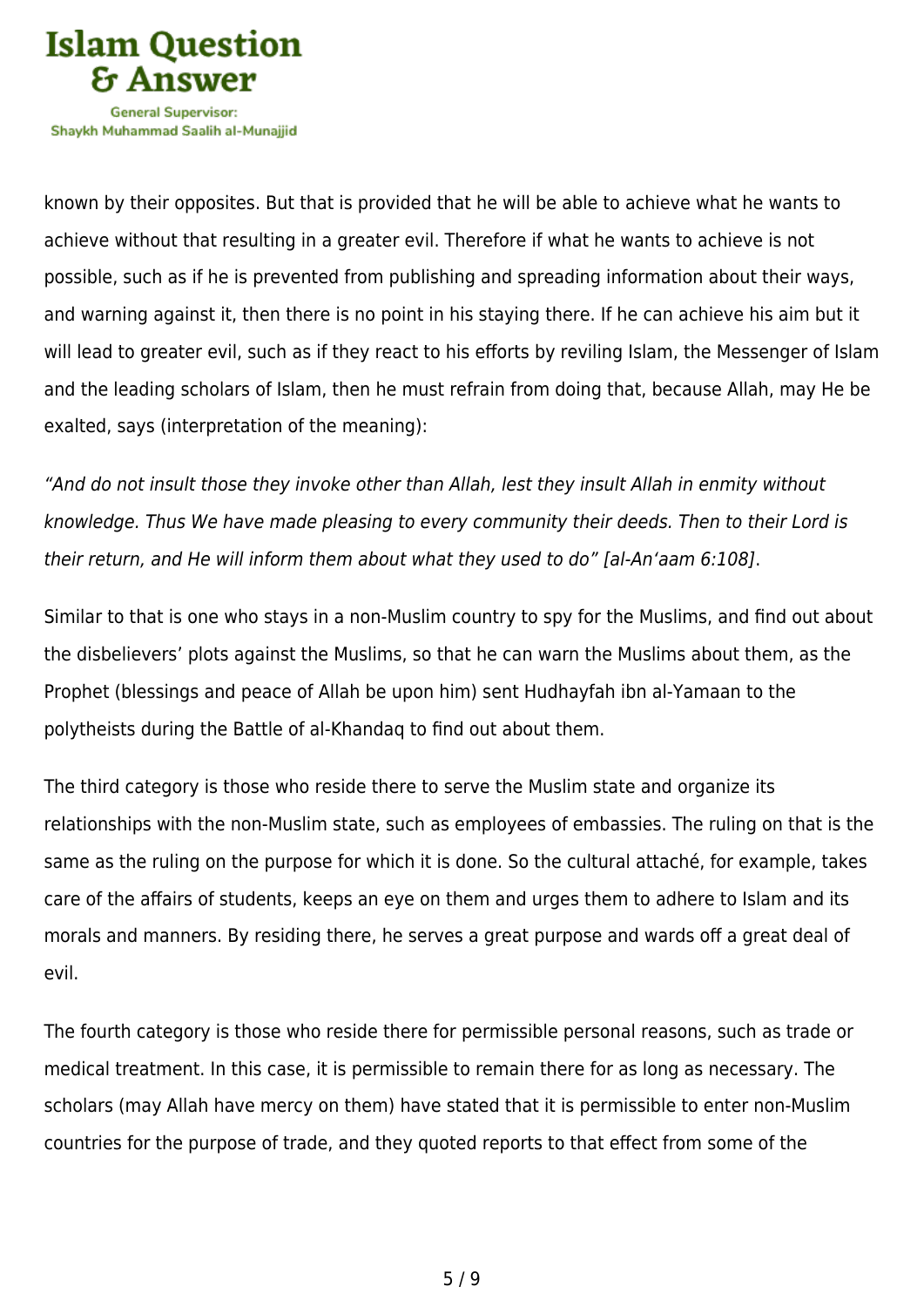

Sahaabah (may Allah be pleased with them).

The fifth category is those who reside there for the purpose of study. They are similar to the previous category, namely those who reside there for a need, but it could pose a greater danger and could be more ruinous to the religious commitment and morality of the one who stays there. That is because the student usually feels that he is of lower status and that his teachers are of higher status, which leads to him holding them in high esteem, and being readily convinced of their views, ideas and conduct, so he begins to emulate them, except those whom it is Allah's will to protect, and they are very few. Moreover, the student feels that he needs his teacher, which leads to him becoming friendly with him and praising what he follows of deviance and misguidance by way of appeasing him. In his school or college, the student will have classmates, some of whom he will take as friends whom he loves and is close to and is influenced by. Because of the danger posed to this category, there should be greater reservation about them than other categories, and further conditions should be stipulated in addition to the original two conditions, as follows:

The first condition is that the student should have a high level of mature thinking, by means of which he is able to distinguish between what is beneficial and what is harmful, and he is able to think in the long term. As for sending younger students and those who are not mature in their thinking, this poses a grave danger to their religious commitment, morals and conduct; moreover, it poses a danger to their nation, to which they will return and spread the poison that they imbibed from those disbelievers, as we have seen and are still seeing in real life, for many of those who were sent abroad to study come back different from when they went. They come back with deviation in their religious beliefs, morals and conduct, and a great deal of harm results for them and their communities, as is well known. Sending these students is just like sending sheep in front of hungry wolves.

The second condition is that the student should have sufficient Islamic knowledge to be able to distinguish between truth and falsehood, and to refute falsehood on the basis of truth, so that he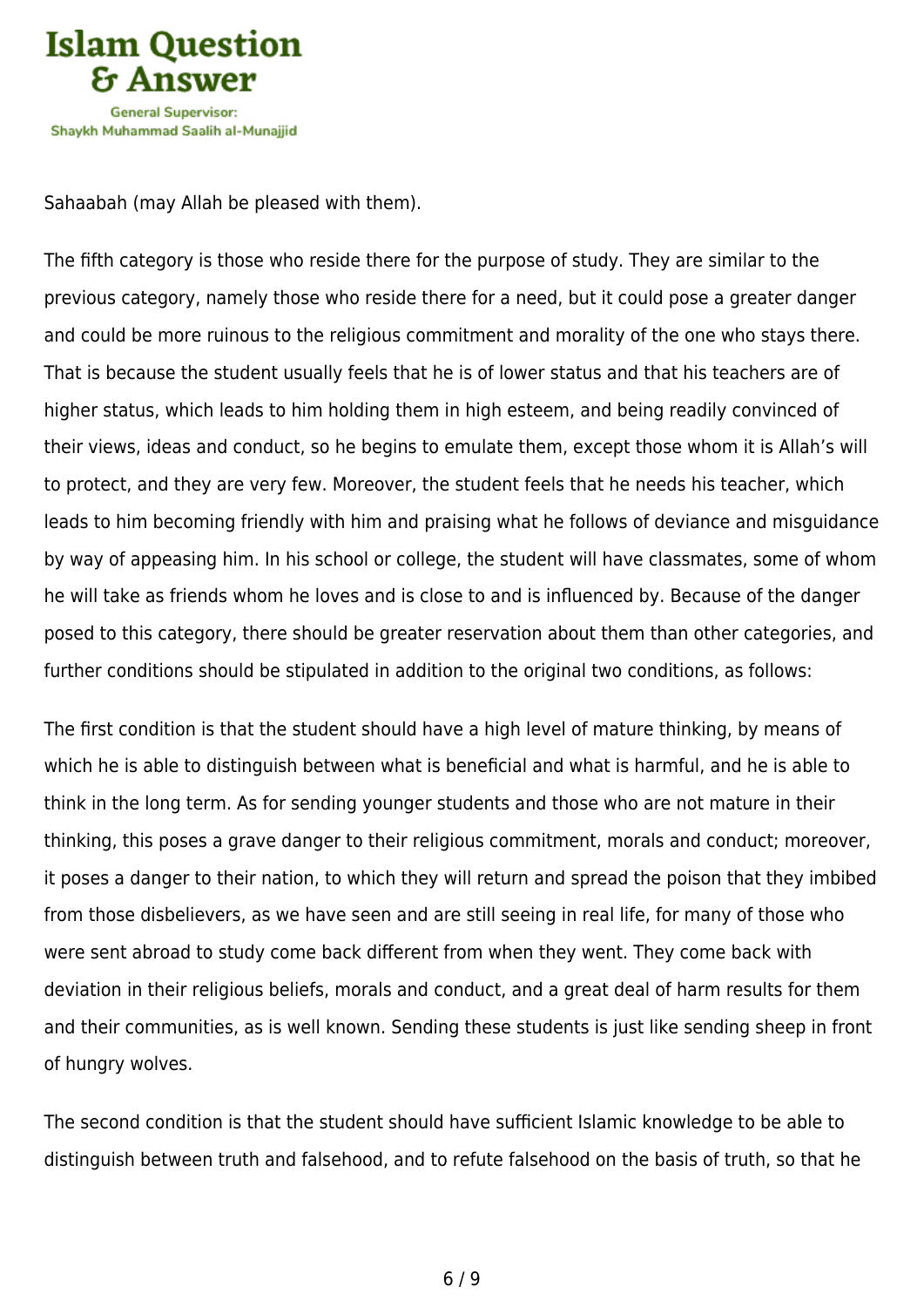

will not be deceived by what they follow of falsehood, thinking that it is true, or become confused or unable to refute it, and thus he will remain in a state of confusion and will end up following falsehood. In the supplication (du'aa') that was narrated from the Prophet (blessings and peace of Allah be upon him) it says: "O Allah, show me truth as truth and enable me to follow it, and show me falsehood as false and enable me to avoid it, and do not make it unclear to me lest I go astray."

The third condition is that the student should have strong faith and religious commitment that will protect him and shield him from disbelief and evildoing. One who is weak in faith will not be safe when residing there, unless Allah wills it. That is because of the strength of the attackers and the weakness of the resister, for the causes of disbelief and evildoing are very strong there, and they are many and varied, so if they find a weak spot they will wreak havoc.

The fourth condition is that there should be a need for the knowledge for which he is staying there, meaning that his learning it will benefit the Muslims and there is no similar school in the Muslim countries. If it is unnecessary knowledge that does not serve the interests of the Muslims, or there are similar schools in the Muslim countries, then it is not permissible for him to reside in a non-Muslim country for that purpose, because of the danger that residing there poses to his religious commitment and morals, and because it is wasting a large amount of money for no purpose.

The sixth category is those who settled there. This is more serious than the categories mentioned above, because of the ills to which it leads as a result of mixing fully with the disbelievers and feeling that one is a citizen who is committed to what citizenship requires of love, loyalty and increasing the numbers of disbelievers. Thus the individual raises his family among the disbelievers, so they adopt some of their ways and customs, and may even imitate them in their beliefs and worship. Hence it says in the hadith that was narrated from the Prophet (blessings and peace of Allah be upon him): "Whoever spends time with a polytheist and lives with him will be like him." Even though this hadith has a da'eef isnaad, the idea is valid, for living among people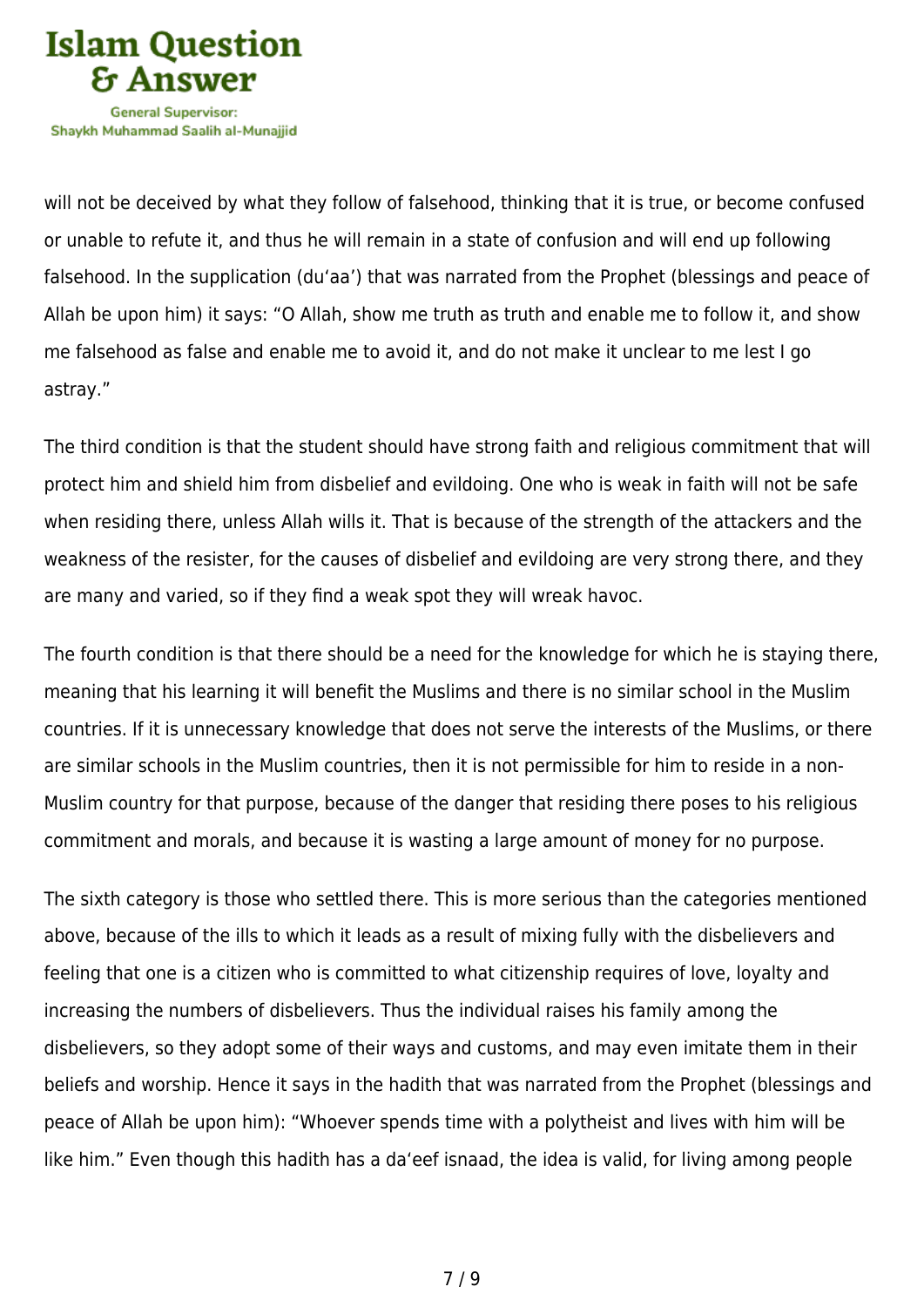

Shavkh Muhammad Saalih al-Munaiiid

leads to becoming like them. It was narrated from Qays ibn Abi Haazim, from Jareer ibn 'Abdillah (may Allah be pleased with him) that the Prophet (blessings and peace of Allah be upon him) said: "I disavow any Muslim who resides among the polytheists." They said: O Messenger of Allah, why? He said: "Their fires should not be visible to one another." Narrated by Abu Dawood and at-Tirmidhi. Most of the narrators narrated it as a mursal report from Qays ibn Abi Haazim from the Prophet (blessings and peace of Allah be upon him). At-Tirmidhi said: I heard Muhammad – meaning al-Bukhaari – say: The correct view is that the hadith of Qays from the Prophet (blessings and peace of Allah be upon him) is mursal. End quote.

How can a believer be content to live in the country of the disbelievers where the rituals of disbelief are practised openly, and it is ruled by something other than the law of Allah and His Messenger, when he sees that with his own eyes, hears it with his own ears, and approves of it; rather he declares that he belongs to that land and lives there with his family and children, and feels as content there as he would in a Muslim country, in spite of the serious danger that it poses to him, his family and his children with regard to their religious commitment and morals.

This is our conclusion regarding residing in a non-Muslim country. We hope that it is in accordance with what is true and correct.

End quote from Sharh al-Usool ath-Thalaathah by Shaykh Ibn 'Uthaymeen (may Allah have mercy on him), included in Majmoo' al-Fataawa (6/132).

## Secondly:

Based on the above, what appears to be the case is that travelling for the purpose of working in a non-Muslim country comes under the fifth and sixth categories mentioned by the shaykh (may Allah have mercy on him), which cover travelling for the purpose of studying and settling there. In those cases, the stay will be lengthy and the danger will be greater, especially if the person needs to stay there, and he has already been there and was impressed by what they have of civilization